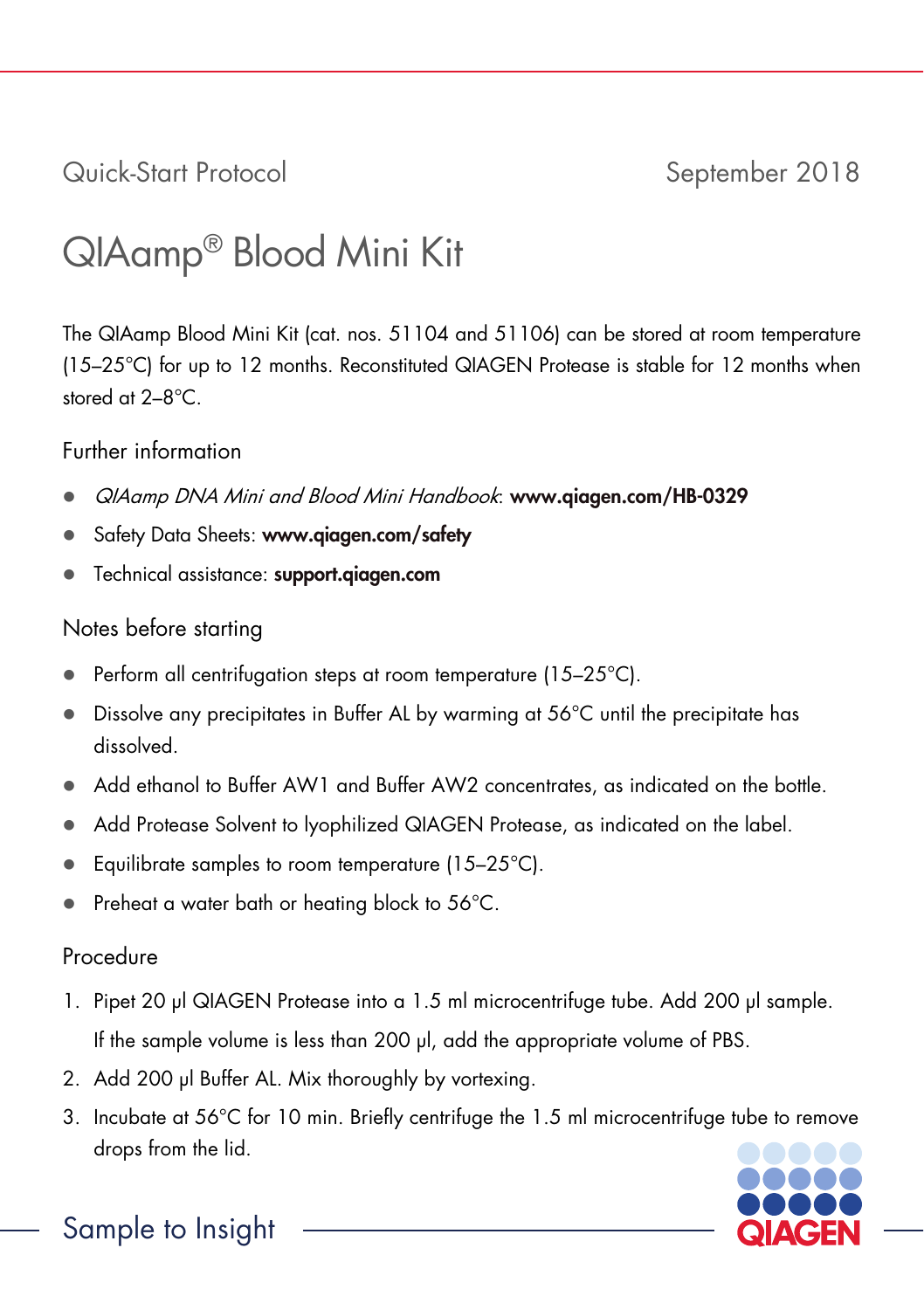- 4. Add 200 µl ethanol (96–100%). Mix thoroughly by vortexing. Briefly centrifuge the tube to remove drops from the lid.
- 5. Pipet the mixture onto the QIAamp Mini spin column (in a 2 ml collection tube) and centrifuge at 6000 x  $q$  (8000 rpm) for 1 min. Discard the flow-through and collection tube.

Note: When preparing DNA from buffy coat or lymphocytes, centrifugation at full speed is recommended to avoid clogging.

- 6. Place the QIAamp Mini spin column in a new 2 ml collection tube and add 500 µl Buffer AW1. Centrifuge at 6000 x  $g$  (8000 rpm) for 1 min. Discard the flow-through and collection tube.
- 7. Place the QIAamp Mini spin column in a new 2 ml collection tube and add 500 µl Buffer AW2. Centrifuge at full speed  $(20,000 \times q; 14,000 \text{ rpm})$  for 3 min. Discard the flow-through and collection tube.
- 8. Recommended: Place the QIAamp Mini spin column in a new 2 ml collection tube (not provided) and centrifuge at full speed for 1 min. This eliminates the chance of possible Buffer AW2 carryover.
- 9. Place the QIAamp Mini spin column in a new 1.5 ml microcentrifuge tube (not provided), add 200 µl Buffer AE or distilled water and incubate at room temperature (15–25°C) for 1 min. Centrifuge at 6000 x  $q$  (8000 rpm) for 1 min to elute the DNA.